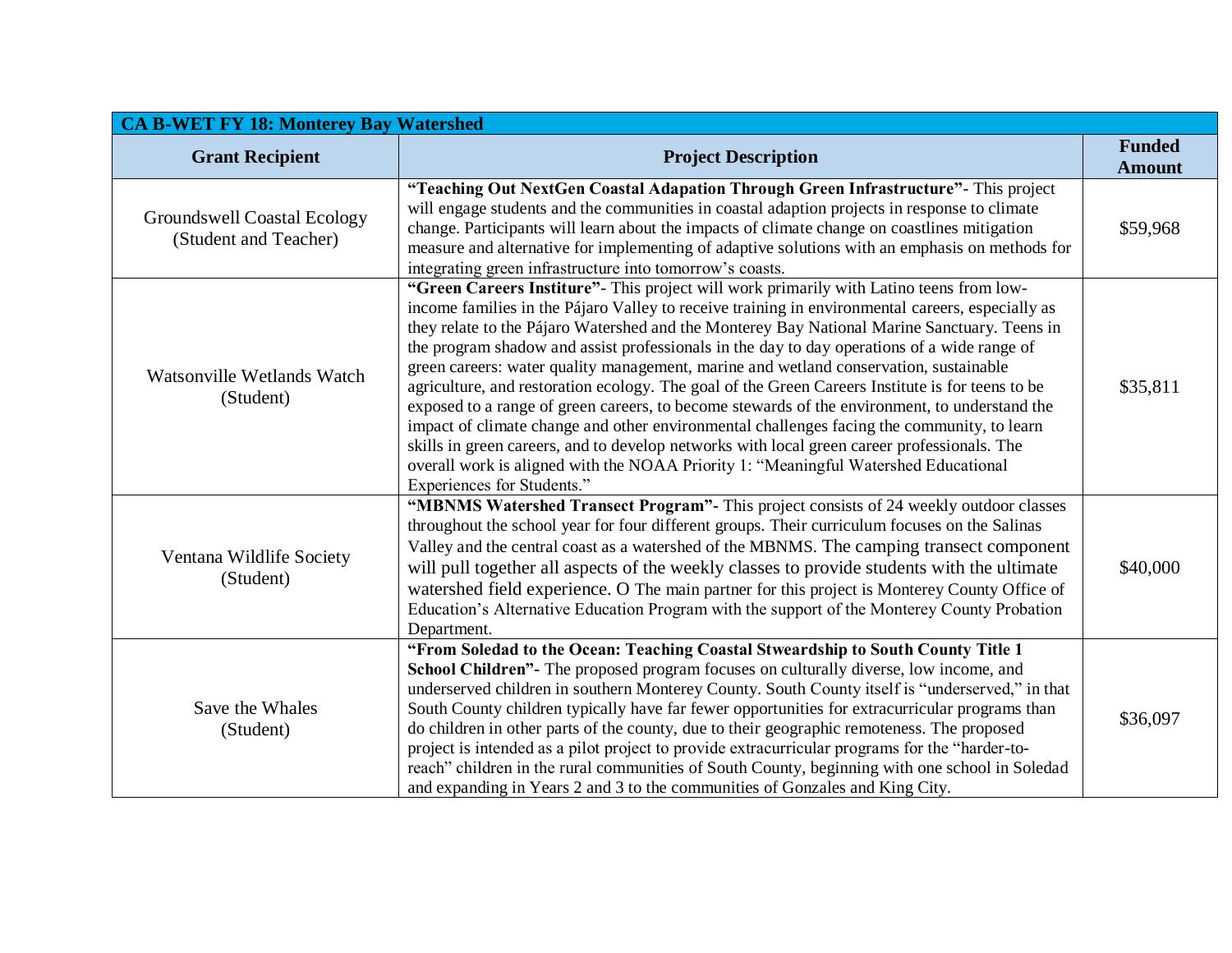| <b>CA B-WET FY 18: Monterey Bay Watershed</b>               |                                                                                                                                                                                                                                                                                                                                                                                                                                                                                                                                                                                                                                                                                                                                                                                                                                                                                                                 |                                |  |
|-------------------------------------------------------------|-----------------------------------------------------------------------------------------------------------------------------------------------------------------------------------------------------------------------------------------------------------------------------------------------------------------------------------------------------------------------------------------------------------------------------------------------------------------------------------------------------------------------------------------------------------------------------------------------------------------------------------------------------------------------------------------------------------------------------------------------------------------------------------------------------------------------------------------------------------------------------------------------------------------|--------------------------------|--|
| <b>Grant Recipient</b>                                      | <b>Project Description</b>                                                                                                                                                                                                                                                                                                                                                                                                                                                                                                                                                                                                                                                                                                                                                                                                                                                                                      | <b>Funded</b><br><b>Amount</b> |  |
| Children's Discovery Museum of<br>San Jose<br>(Student)     | "BIOSITE CONNECT"- This unique project goes far beyond a one-time field trip to offer a<br>comprehensive program of environmental science study with multiple opportunities throughout<br>the school year to conduct site studies in the creeks of our region. The BioSITE CONNECT<br>initiative will reach approximately 600 elementary and secondary students, strengthening the<br>field-based components of BioSITE, connecting science concepts to larger-scale ecological<br>systems including marine sanctuaries, and expanding the communication strategies of the<br>program to engage High School students in sharing environmental strategies with the broader<br>community.                                                                                                                                                                                                                         | \$59,991                       |  |
| One Cool Earth (OCE)<br>(Student and Teacher)               | "San Luis Obispo County Watershed Education Program" - This project will expand<br>programming at 16 underserved schools to provide weekly, year-round, garden-based MWEEs.<br>Each school garden will be improved and maintained as a living laboratory for the study of<br>watershed-related topics. 2500 students will receive a 15 hour, 15-part watershed education<br>program focused on hands-on, project-based learning and enhanced by field trips during the<br>2018 - 2019 school year at a total cost of \$64.03/student. Simultaneously, the program will<br>provide 15+ hours of coaching, training and resources for each of 90 public school teachers<br>involved in the student MWEEs at a cost of \$500/teacher.                                                                                                                                                                              | \$60,000                       |  |
| Monterey Bay Salmon and Trout<br>Project, Inc.<br>(Teacher) | "STEP to the Sea"- The project will provide a two-day field training to 13 teachers Year 1, 18<br>teachers Year 2, and 24 teachers Year 3, plus 32 hours of field and classroom mentoring and<br>resources year-round for each, reaching a total of 55 teachers and more than 5,435 students. In<br>STEP to the Sea, the two estuary-themed classroom lessons in STEP will be supplemented by<br>two field study lessons from the National Estuarine Research Reserve System, "Estuary Food<br>Pyramid" and "Survival in an Estuary" adapted for salmonids. At least three field experiences<br>are planned with students and teachers: water sampling with physical and chemical testing,<br>benthic macroinvertebrate surveys to assess stream health, and field studies at an estuary. A<br>fourth outing will be a community service activity, participating in Coastal Cleanup Day or<br>teacher's choice. | \$35,968                       |  |
| Coastal Watershed Council (CWC)<br>(Student)                | "Watershed Rangers"- This project is driven by rigorous academic standards that meet Next<br>Generation Science Standards, the Watershed Rangers program reaches students within the Santa<br>Cruz City Schools District who need the greatest support in understanding complex<br>environmental issues and their own role in preserving and protecting local natural resources.<br>Two Coastal Watershed Council (CWC) educators, in ongoing partnership with two non-formal<br>educators from Bay View Elementary and Gault Elementary, will plan and implement programs,                                                                                                                                                                                                                                                                                                                                     | \$37,486                       |  |